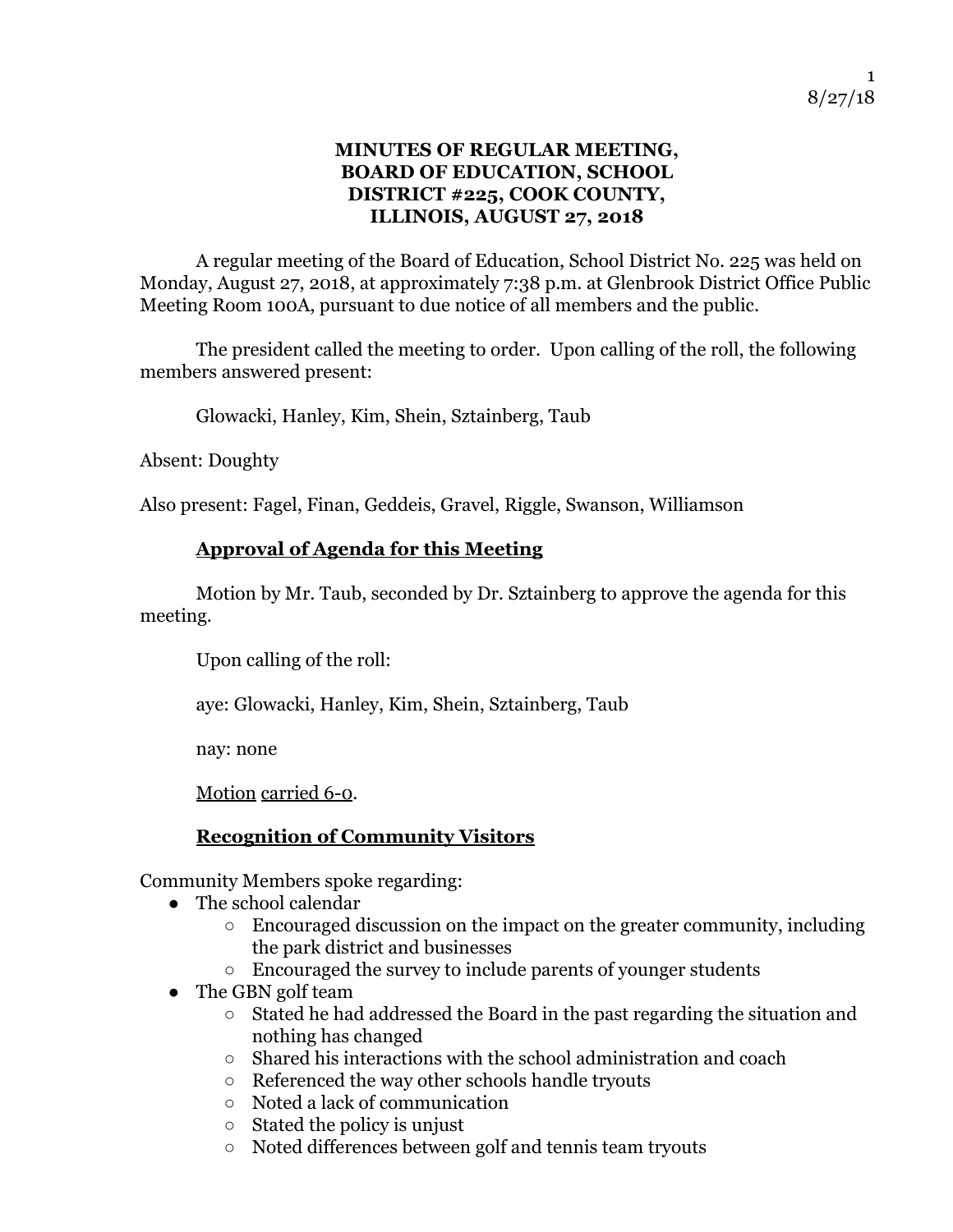

## **Board and Superintendent Reports**

The administration:

- Commented on the opening of school
- Noted enrollment projections have been within 0.1% of predicted and we staff accordingly
- Provided highlights of events/celebrations at the schools
- Thanked the Board for touring the facilities and acknowledged the hard work of the staff in getting all the work completed

#### **Motion to Approve Consent Agenda Items**

Motion by Mrs. Hanley, seconded by Mr. Taub to approve the following items on the consent agenda:

- 1. Appointments none
- a) Certified Edward Amos GBE Principal
- Support Staff

| <b>Name</b>             | Bldg       | Position       | <b>Calendar FTE</b> |     | <b>Start</b> | $\rm CAT$    | <b>Step</b> | <u>Salary</u>              | <u>Hourly</u> |
|-------------------------|------------|----------------|---------------------|-----|--------------|--------------|-------------|----------------------------|---------------|
| Gibbs, Paul             | <b>GBN</b> | Dean's IA      | 186.5               | .67 | 8.20.18      | $\mathbf{I}$ | 3           | \$27,262 \$19.49           |               |
| Ijaz, Imran             | <b>GBS</b> | Dean's<br>Para | 186.5               | .72 | 8.20.18      | $\mathbf I$  | 18          | $\frac{1}{34,178}$ \$22.66 |               |
| Infante,<br>Joseph      | <b>GBS</b> | <b>SPED IA</b> | 186.5               | .63 | 8.20.18      | $\mathbf{I}$ | 1           | $$24,465$ \$18.74          |               |
| Kurz, Tyler             | <b>GBN</b> | Dean's<br>Para | 186.5               | .67 | 8.20.18      | I            | A           | $$21,695$ \$15.51          |               |
| Lewis,<br><b>Bryson</b> | <b>GBS</b> | Para           | 186.5               | .67 | 8.20.18      | I            | A           | $$21,695$ \$15.51          |               |
| Lynch,<br>Susan         | <b>GBS</b> | <b>SPED IA</b> | 186.5               | .67 | 8.20.18      | $\mathbf{I}$ | 1           | $$26,213$ \$18.74          |               |
| Mainze,<br>Wynn         | <b>GBS</b> | Library<br>IA  | 186.5               | .72 | 8.20.18      | $\mathbf{I}$ | 1           | \$27,960\$18.74            |               |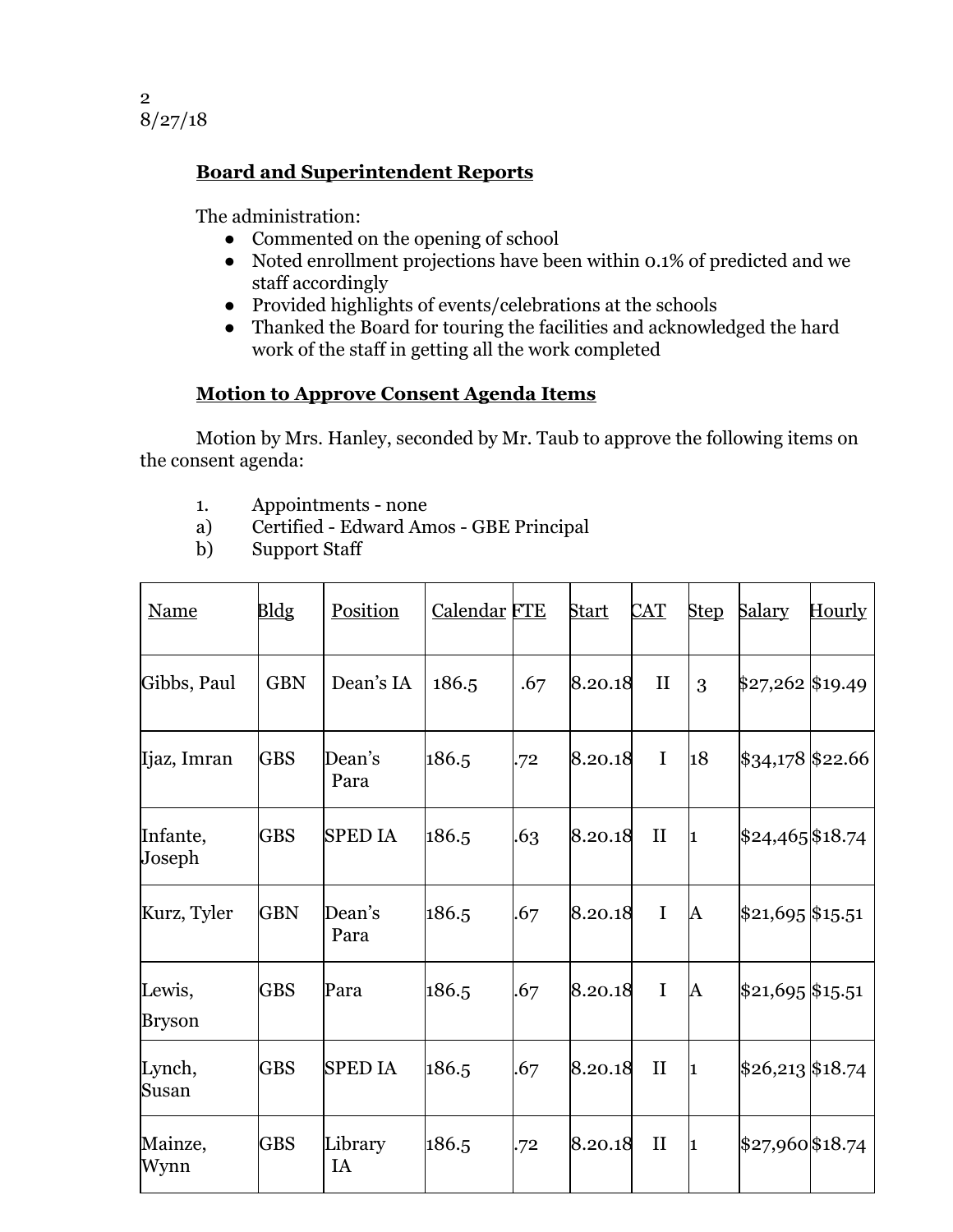3 8/27/18

| Sisler,<br>Jesse | <b>GBS</b> | <b>SPED IA</b> | 186.5 | .67 | 8.20.18 |  | 3 | \$27,262\$19.49 |  |
|------------------|------------|----------------|-------|-----|---------|--|---|-----------------|--|
|------------------|------------|----------------|-------|-----|---------|--|---|-----------------|--|

- 2. Resignations/Terminations
- Certified none
- b) Support Staff

| <u>Name</u>         | Position       | <b>Effective</b> | School     |
|---------------------|----------------|------------------|------------|
| Hampton,<br>Wilbert | Dean's<br>Para | 8.8.18           | <b>GBS</b> |

- 3. FOIA
- 4. Vendor Bills \$537,664.51
- 5. Payroll \$1,579,882.41
- 6. Imprest \$6,822.80
- 7. Minutes
	- August 13, 2018 Regular Board Meeting
	- August 13, 2018 Closed Board Meeting

#### 8. Gifts

| <b>Donor</b> | <b>Type of</b><br><b>Donation</b> | <b>Description of</b><br><b>Donation</b>   | <b>Purpose of Donation</b>   | School and<br><b>Department</b> | <b>Account</b><br>Number* |
|--------------|-----------------------------------|--------------------------------------------|------------------------------|---------------------------------|---------------------------|
| <b>RXBAR</b> | Property                          | 864 RXBARs<br>(whole food<br>protein bars) | <b>Titans Helping Titans</b> | Lauren Fagel                    | 830060                    |

\* Monetary donations will be deposited into the account designated, after approval by the Board of Education; property donations do not require an account number.

9. GBN and GBS Debate Travel Schedule for 2018-2019

- 10. GBN Orchesis Trip to Orlando, FL
- 11. Differential/Discretionary Responsibilities
- 12. Academic Attainment
- 13. GBS Yearbook Creativity Workshop, Minneapolis

Upon calling of the roll:

aye: Glowacki, Hanley, Kim, Shein, Sztainberg, Taub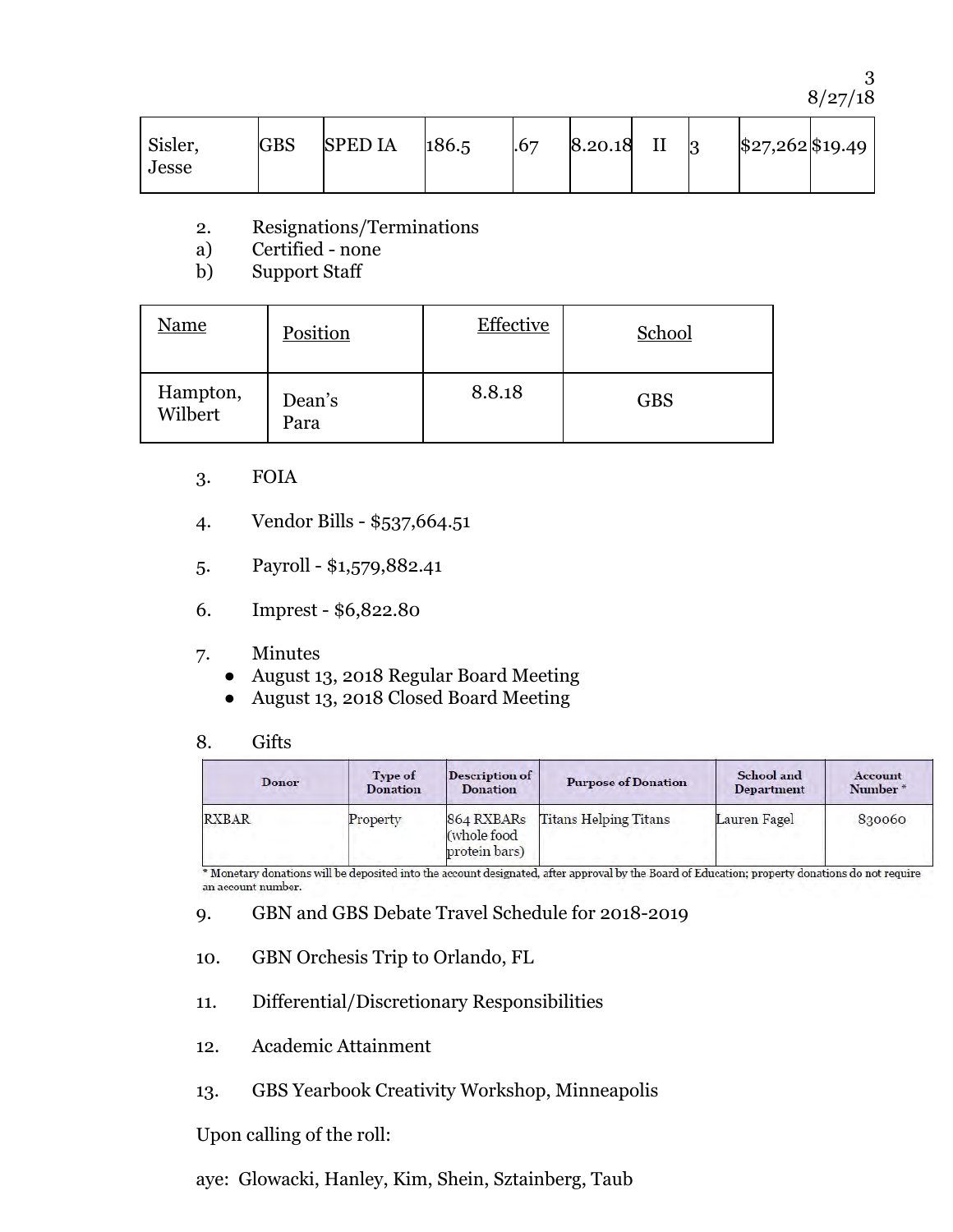nay: none

Motion carried 6-0.

Mr. Ed Amos, new GBE principal, was introduced and welcomed by the Board.

## **Discussion/Action: District Initiatives**

The administration stated they are positioned to move forward if the Board determines the initiatives are acceptable. There is no need for a formal Board vote.

In response to a board member's questions, the administration stated:

- The administration will be providing a document on the learning spaces process
- Data collection will take place again this year

# **Miscellaneous Topics**

The administration:

- Provided an update on the progress with Hanover Research
- Anticipates draft of survey questions soon
- Discussed the mechanism for Board involvement

Dr. Riggle stated there will be a special board meeting on September 4. The Board will be discussing the superintendent search and firms will be interviewed. No action will be taken on September 4. Action on the search firm decision should be on the September 11 agenda.

# **Review and Summary of Board Meeting**

Upcoming Board Meetings:

Tuesday, September 4, 2018 - 7:00 p.m. - Special Board Meeting Tuesday, September 11, 2018 - 7:00 p.m. - Regular Board Meeting

# **Motion to Move into Closed Session**

 Motion by Mrs. Hanley, seconded by Dr. Sztainberg to move into closed session at approximately 8:04 p.m. to consider:

● the appointment, employment, compensation, discipline, performance, or dismissal of specific employees of the public body or legal counsel for the public body, including hearing testimony on a complaint lodged against an employee of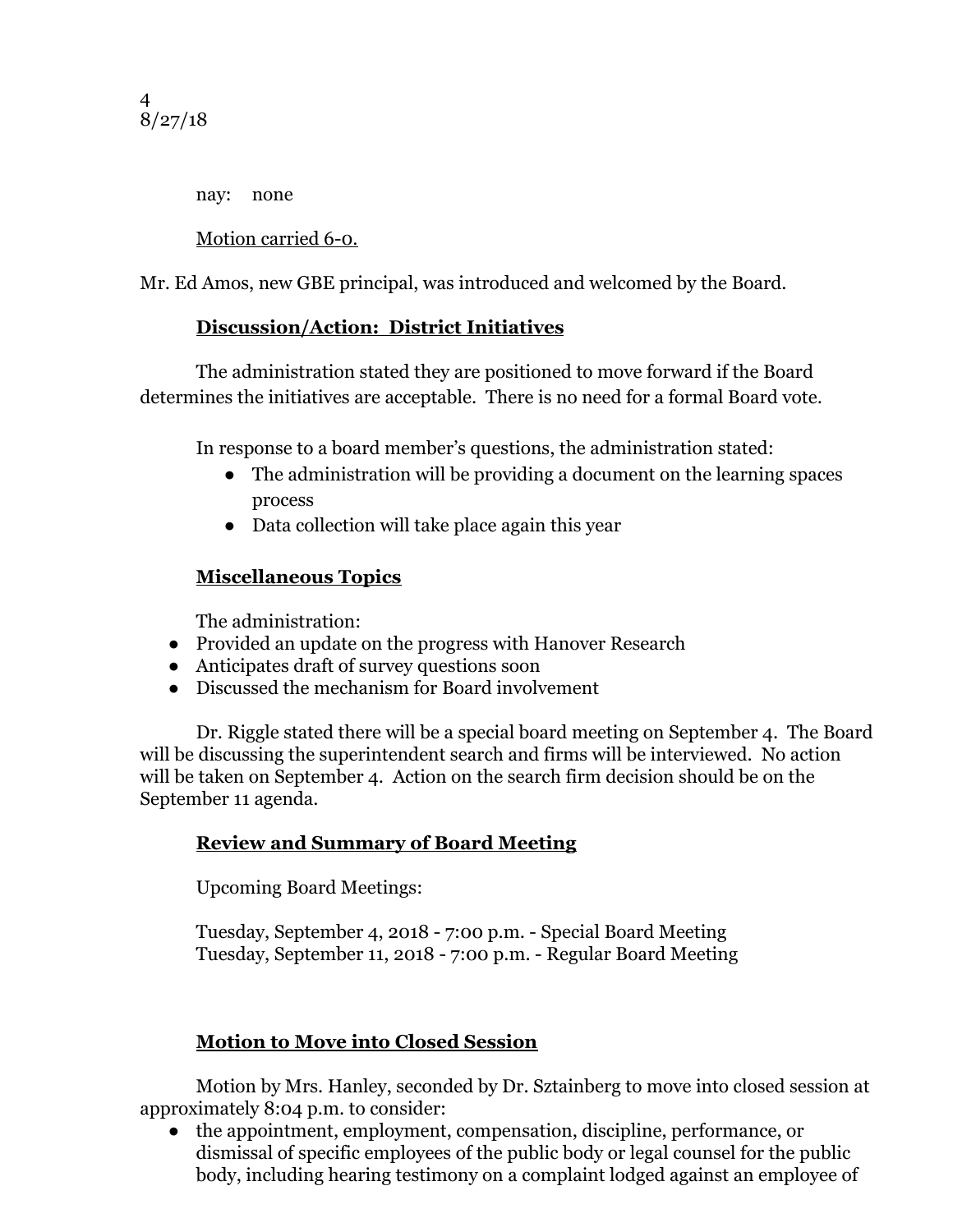the public body or against legal counsel for the public body to determine its validity;

• (Section  $2(c)$  (1) of the Open Meetings Act).

Upon calling of the roll:

aye: Glowacki, Hanley, Kim, Shein, Sztainberg, Taub

nay: none

Motion carried 6-0.

The Board returned to open session at 8:37 p.m.

#### **Action Regarding Non-Certificated Staff Members**

Motion by Mr. Shein, seconded by Mr. Glowacki to approve the disciplinary action regarding Igor Korshukov as discussed in closed session.

Upon calling of the roll:

aye: Glowacki, Hanley, Kim, Shein, Sztainberg, Taub

nay: none

Motion carried 6-0.

#### **Adjournment**

 Motion by Mr. Glowacki, seconded by Mr. Taub to adjourn the meeting at approximately 8:38 p.m.

Upon call for a vote on the motion, all present voted aye.\*

Motion carried 6-0.

\* Glowacki, Hanley, Kim, Shein, Sztainberg, Taub

CERTIFIED TO BE CORRECT:

\_\_\_\_\_\_\_\_\_\_\_\_\_\_\_\_\_\_\_\_\_\_\_\_\_\_\_\_ PRESIDENT - BOARD OF EDUCATION